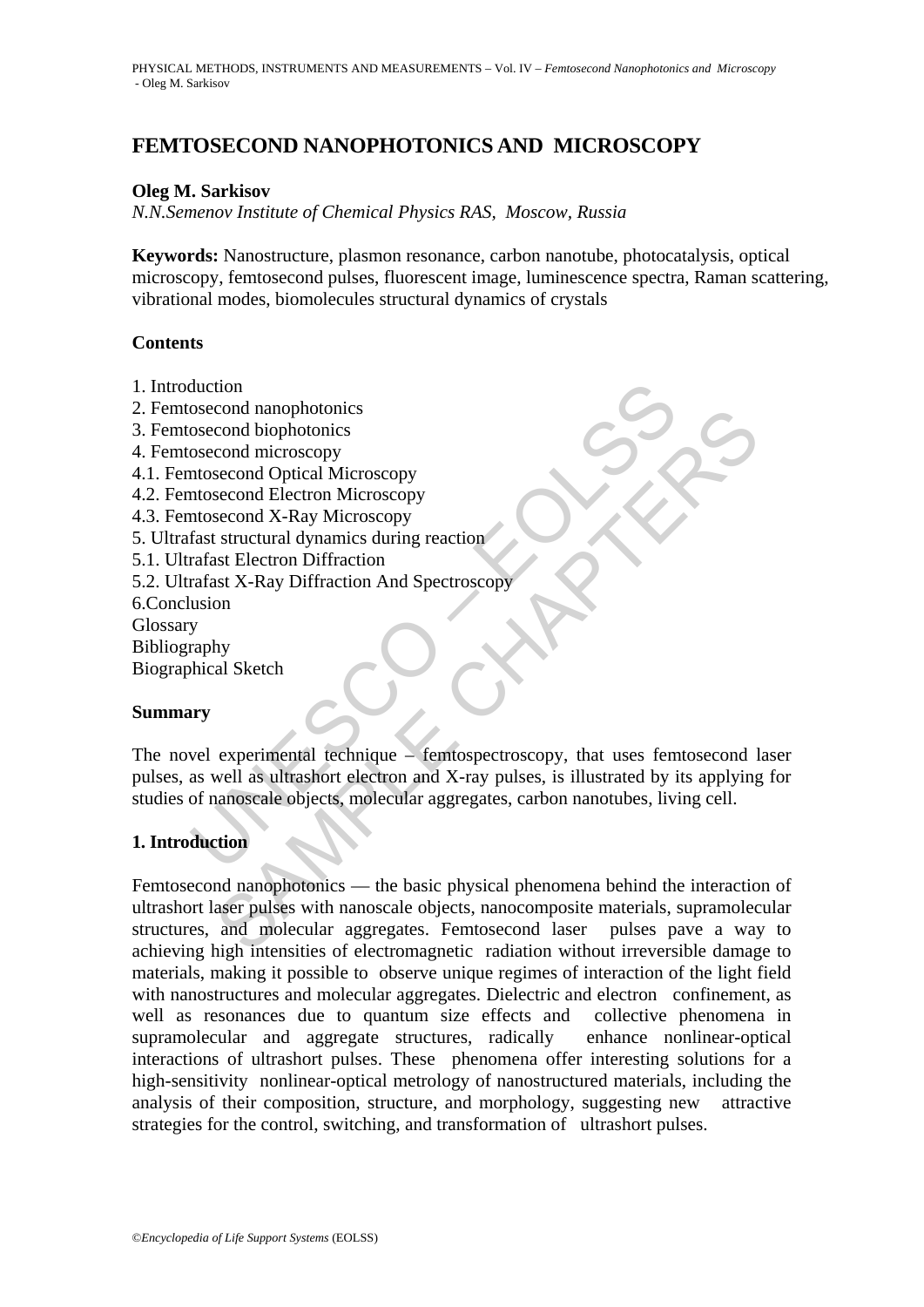#### **2. Femtosecond Nanophotonics**

Time-resolved femtosecond spectroscopy can be used for solving various problems related to research on nanoscale particles. For example, studies of noble metal nanoparticles (Ag and Au) were reviewed by Hartland (2006). The attention of researchers to these systems is due to the fact that plasmon resonance is of great interest for practical applications. Plasmon resonance is suitable for local enhancement of the electromagnetic field strength by several orders of magnitude. Manifestation of plasmon resonance is strongly dependent on the nanoparticle shape and size and on the dielectric environment. A feature of the Ag and Au metals is that plasmon resonance in them can be achieved in the visible spectral region. Electromagnetic field enhancement has found increasing application in optical methods of detection of biological objects, in photocatalysis, microscopy, and in devices for manipulation of visible light.



Figure 1. Kinetics of photoinduced charge carriers in iron oxide (*a*) and titania (*b*) nanocrystals;  $a - in$   $\gamma - Fe_2O_3$  (*1*) and  $\alpha - Fe_2O_3$  (*2*) colloidal nanocrystals, in  $\alpha - Fe_2O_3$  nanocrystals formed in ferritin protein vesicle (3), and in Nafion ionexchange membrane (*4*). Mathematical expression for the "stretched" exponent used to describe the experimental data has the form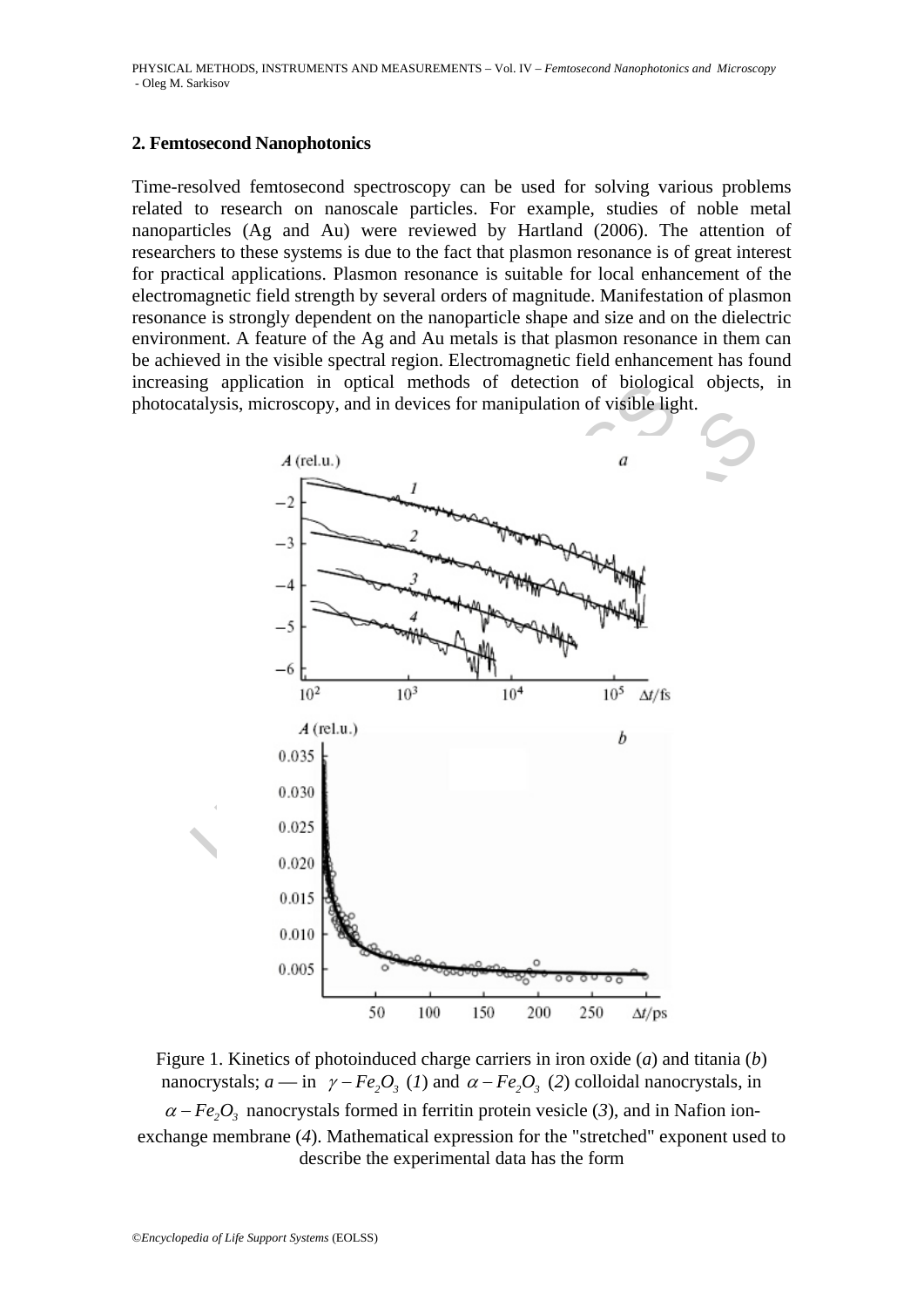$$
\Delta A(t) = A_0 exp[-(t/\tau)^{\beta}].
$$

Yet another avenue of research is represented by investigations on interparticle interaction and the interaction between nanoparticles and their environment. In 2005, say, Huang with coathors studied small-amplitude laser-induced oscillations. By analyzing these oscillations one can obtain information on interparticle interactions. Measurements of vibrational beats in individual particles make it possible to determine the dephasing time of the vibrational motion and thus obtain information on the interaction between particles and their environment (see van Dijk *et al.,* 2005).

(Sobennikov *et al.*, 2005) and iron oxide ( $Fe_2O_3$ ) (Gostev<br>stals was studied for different crystal structures and particle stype. It was shown that the relaxation mechanism of the excita<br>des is governed by the electron The trapping and recombination dynamics of photoexcited charge carriers in titania  $(TiO<sub>2</sub>)$  (Sobennikov *et al.*, 2005) and iron oxide  $(Fe<sub>2</sub>O<sub>2</sub>)$  (Gostev *et al.*, 2004) nanocrystals was studied for different crystal structures and particle size, shape and surface type. It was shown that the relaxation mechanism of the excitation energy of iron oxides is governed by the electronic structure of the  $Fe^{3+}$  3d-shell, being basically different from the relaxation mechanism for titanium oxides. Despite different relaxation mechanisms, in both cases the dynamics is described by a "stretched exponent" (Figure 1) with two parameters, namely,  $\beta$  is a characteristic of the sample, and  $\tau$  is the characteristic time of relaxation. The parameter  $\beta$  determines the difference between relaxation mechanisms. It was established that the pH value of suspension affects the duration of relaxation processes on  $TiO<sub>2</sub>$  surface and does not influence the parameter  $\beta$ .



Figure 2. Dynamics of differential photo-initiated bleaching and absorption spectra of single-wall carbon nanotubes on the time scale from 80 to 1000 fs. Along the abscissa axis the energies of the probe pulse photons are shown. Along the ordinate axis the differential optical density is shown. Dashed lines denote the absorption spectra of excitons.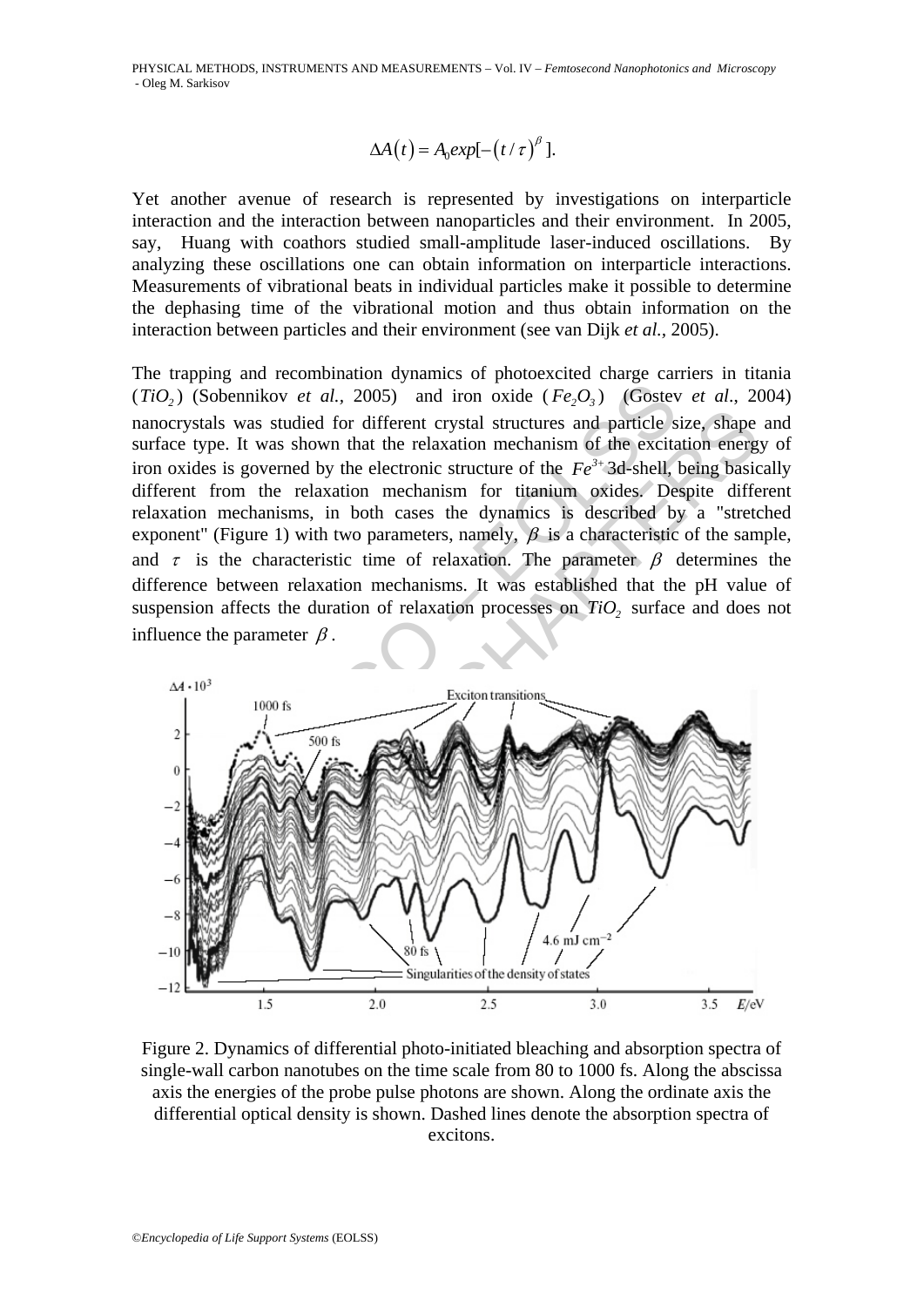Qualitatively new spectral and dynamic features of the bleaching and absorption spectra of single-wall carbon nanotubes under the action of femtosecond pulses applied at  $\lambda =$ 308, 455, 616, and 700 nm (Figure 2) were discovered (see Nadtochenko *et al*., 2005). A broad bleaching band due to collective electron motions depends only slightly on the wavelength of the excitation pulse. Analysis showed that peaks in the bleaching region correspond to singularities of the density of states and the peaks in the absorption region correspond to exciton transitions. Intra- and inter-band relaxation processes were studied experimentally. Spectral indications were revealed and the hierarchy of relaxation processes of various excitations created in single-wall carbon nanotubes was interpreted. The experimentally established order of characteristic times of relaxation processes is as follows: plasmon scattering (<50 fs); formation of screened electrons and holes (50—500 fs); and formation and loss of excitonic states (10—100 ps).

## **3. Femtosecond Biophotonics**

Studies on femtobiology were devoted to primary processes in retinal-containing proteins (Antipin *et al*., 2004), rearrangement of water-protein medium in the primary photosynthesis processes (Paschenko *et al*., 2004), dynamics of primary photosynthesis processes (Shuvalov and Yakovlev, 2003), and mechanisms of response to microscopic environment of fluorescent probes in biological objects (Smitienko *et al.,* 2008).

es (50—500 fs); and formation and loss of excitonic states (10—1<br>osecond Biophotonics<br>on femtobiology were devoted to primary processes in ret<br>is (Antipin *et al.*, 2004), rearrangement of water-protein medium<br>inthesis pr cond Biophotonics<br>
nemtobiology were devoted to primary processes in retinal-contain<br>
nutipin *et al.*, 2004), rearrangement of water-protein medium in the primary<br>
setsi processes (Paschenko *et al.*, 2004), dynamics of We will only consider a study made by Smitienko *et al*., of visual pigment rhodopsin whose molecule is comprised of a protein fragment and a chromophore group (retinal). The system was studied under pulsed irradiation with (i) visible light absorbed by the chromophore fragment of the molecule and (ii) UV light. The novelty of the investigations using UV light consisted in that the rhodopsin photocycle could be switched on by absorption of not only visible, but also UV light ( $\lambda = 308$  nm) in the chromophore moiety. It was assumed that in the latter case the formation of retinal in the  $S_1$  electronic state is due to intramolecular energy transfer from the tryptophan amino acid residue nearest to the chromophore to retinal. The characteristic times of these processes were determined. Subsequent stages of the photocycle are characterized by the same characteristic times as upon exposure to visible light.

## **4. Femtosecond Microscopy**

High intensity (peak power) of femtosecond light pulses allows multiphonon light absorption and generation of ultrashort electron and X-ray pulses. These features of femtosecond light pulses are employed in femtosecond optical, electron, and X-ray microscopy.

## **4.1. Femtosecond Optical Microscopy**

Femtosecond spectroscopy methods are widely used to improve the selectivity and contrast in optical microscopy. Short pulse durations allow multiphoton absorption to be efficient even at low pulse energies. This makes it possible to eliminate the undesired background and improve the image contrast. The use of IR radiation for multiphonon absorption in biological systems offers additional advantages because it can fall in the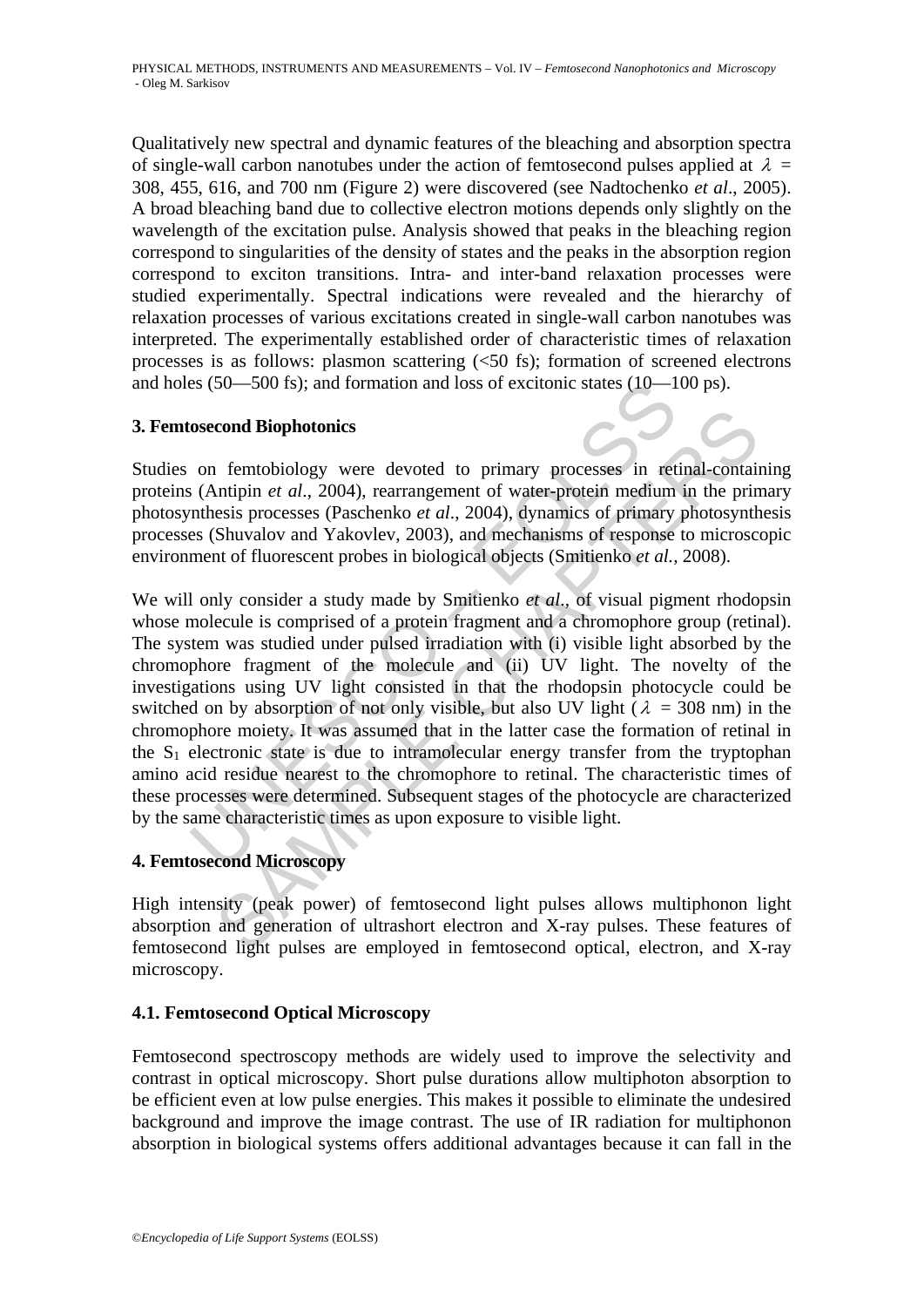transparency window of biological tissues, have a weak photo action on living systems, and penetrate deeply into their interiors.

Now we will consider two examples of application of two-photon femtosecond microscopy in studies of nanoscale (Zolovatin *et al.,* 2008) and biological objects (Gularyan *et al*., 2006).

ence of luminescence intensity on the polarization and wavelen;<br>cond light pulse were studied by scanning femtosecond micret<br>hat "hot-spot" luminescence is about 1000 times brighter than t<br>cence. The high brightness of "h Excitation of Ag nanoparticles photocatalytically deposited on the surface of *TiO<sub>2</sub>* nanoparticles to form a mesoporous  $(Ag/TiO<sub>2</sub>)$  film with light of a titaniumsapphire laser ( $\lambda$  = 800 nm, pulse duration 100 fs) gave rise to two-photon luminescence observed as bright "hot spots". Their luminescence spectra and the dependence of luminescence intensity on the polarization and wavelength of incident femtosecond light pulse were studied by scanning femtosecond microscopy. It was shown that "hot-spot" luminescence is about 1000 times brighter than the background luminescence. The high brightness of "hot spots" is due to electromagnetic field enhancement owing to plasmon resonance. Possible configurations of Ag nanoparticles, for which maximal field enhancement due to plasmon resonance occurs, were analyzed. Specific features of the  $Ag/TiO$ , system determine its prospects for applications in photocatalysis, single-molecule spectroscopy, and in visualization of biological objects.

The second example concerns investigations of HeLa living cells. A living cell was dyed with a membrane fluorescent probe 4-dimethylaminochalcone (DMC), which mainly fluoresces from lipid-containing organelles. A fluorescent image of a single cell and subcell organelles was obtained for the first time. Two-photon excitation made it possible to avoid cell photodamage, to improve the contrast of its fluorescent image, and to achieve a high spatial resolution.

In the busine were studied by scanning femtoscoord microscopy. It<br>
"hot-spot" luminescence is about 1000 times brighter than the backgre-<br>
ince. The high brightness of "hot spots" is due to electromagnetic into<br>
oriec. Th The resolution of conventional optical microscopes including a system of lenses is limited to the diffraction limit approximately equal to half the wavelength of incident light. Near-field microscopy uses a highly localized (spot size 10—100 nm) electromagnetic field produced near the tip of the optical probe. The spatial resolution of such microscopes is much higher than the diffraction limit. A fluorescent femtosecond near-field microscopy study (Zubova *et al*., 2005) revealed that protein films contain fluorescing ellipsoidal granules. An investigation of the dependence of fluorescence on various parameters suggested the existence of two forms of yellow fluorescent protein from coral (zFP538). Ultrafast spectroscopic technique characterized by nanometer spatial resolution and femtosecond temporal resolution was proposed and analyzed (Brixner *et al.,*2005).

Note that currently femtosecond microscopy uses nonlinear optical methods. For instance, optical microscopy employs coherent anti-Stokes Raman scattering (CARS) to improve the selectivity, contrast, and sensitivity in femtosecond optical microscopy methods of coherent control as it shown by Dudovich *et al.,* 2002). Using selective twophoton excitation with sinusoidal phase modulation, endogenous fluorescence was distinguished against the fluorescence of labels in biological samples (Ogivie *et al.,* 2006).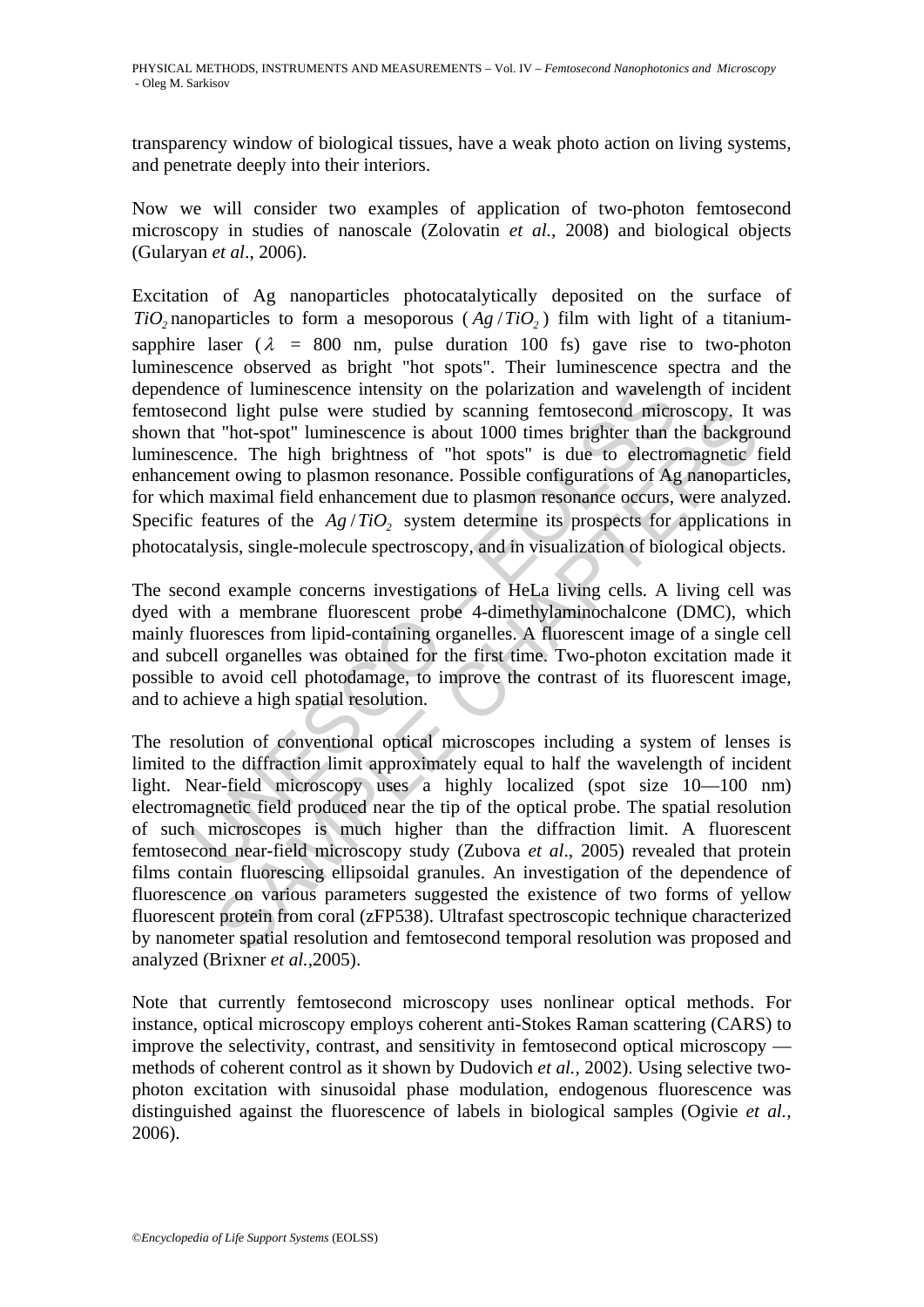Combining optical microscopy and femtosecond pulses allowed one to construct a femtosecond optical manipulator for moving nanoparticles and biological objects. The device can operate as a "lancet", which cleaves chemical bonds due to multiphonon absorption of femtosecond light pulse (see Zalesskii *et al.,* 2008).

- -

-

# TO ACCESS ALL THE **15 PAGES** OF THIS CHAPTER, Visit: http://www.eolss.net/Eolss-sampleAllChapter.aspx

#### **Bibliography**

#### *Books And Reviews*

Ivanov A.A., Alfimov M.V., Zheltikov A.M. (2004). Femtosecond pulses in nanophotonics*. Physics*-*Uspekhi.* **47**, 687-696. [The authors give an overview of the physical fundamentals of femtosecond nanophotonics — the basic physical phenomena behind the interaction of ultrashort laser pulses with nanoscale objects, nanocomposite materials, supramolecular structures, and molecular aggregates.]

TO ACCESS ALL THE 15 PAGES OF THIS CHAP<br>Visit: http://www.eolss.net/Eolss-sampleAllChapter.<br>
What Reviews<br>
M.A., Alfimov M.V., Zheltikov A.M. (2004). Femtosecond pulses in nanop<br>
47, 687-696. [The authors give an overview **Visit:** http://www.eolss.net/Eolss-sampleAllChapter.aspx<br>
Reviews<br>
Alfimov M.V., Zheltikov A.M. (2004). Femtosecond pulses in nanophotonics.  $Ph_0$ <br>
687-696. [The authors give an overview of the physical fundamentals of f Prasad Paras N. (2004). Nanophotonics. Hoboken, New-York: Wiley, 415 pp. [The book provides an excellent introduction to the field of nanophotonics, and covers a wide range of topics. It is not particularly math heavy, nor does it assume knowledge of much jargon, so is suitable for a fairly wide audience (advanced undergraduate or graduate level). Excellent reference book for the contemporary research and development work.]

#### *Articles*

Antipin A.A., Fel´dman T.B., Gostev F.E., Smitienko O.A., Sarkisov O.M.,. Ostrovskii M.F. (2004). Femtosecond dynamics of intramolecular energy transfer in rodopsyne – visual pigment. *Dokl. Akad. Nauk*, **396**, 105 [*Dokl. Biochem.*, *Biophys.*, *Mol. Biol.*, 2004 (Engl. Transl.)]. [The xperiment was devoted to primary processe in retinal-containing proteins.]

Baum P., Yang D.-S., Zewail A. (2007). Visualization of Transitional Structures in Phase Transformations by Electron Diffraction. Science 318, 788. [Four-dimensional femtosecond electron diffraction technique was used in eexperimental obsration of visualization of transition structures from the starting monoclinic to final tetragonal phase in vanadium dioxide crystals.]

Bressler C., Chergui M. (2004). Ultrafast X-ray Absorption Spectroscopy. *Chem.Rev.* **104,** 1781 [In the article the absorption of X-ray photons was measured as function of photon energy.]

Brixner T., Garel'a de Abajo F.J., Schneider J., Pfeiffer W. (2005). Nanoscopic Ultrafast Space-Time-Resolved Spectroscopy. *Phys. Rev. Lett*., **95**, 093901. [Ultrsfast spectroscopic technique characterized by nanometer spatial resolution and femtosecond temporal resolution was proposed and analysed.]

Bostanjoglo O. (2002). High-speed electron microscopy. *Adv. Imaging Electron Phys*., **121**, 1. [The author shows that twenty-ns pulses can produce a 1-μm uncertainty in the spatial resolution owing to statistical noise,]

Cavalieri A.L., Muller N., Uphues Th., Yakovlev V.S., Baltuska A., Horvath1 B., Schmidt B., Blumel L., Holzwarth R., Hendel S., Drescher M., Kleineberg U., Echenique P.M., Kienberger R., Krausz F., Heinzmann U. (2007). Attosecond spectroscopy in condensed matter. *Let*. *Nature*, **449**, 1029.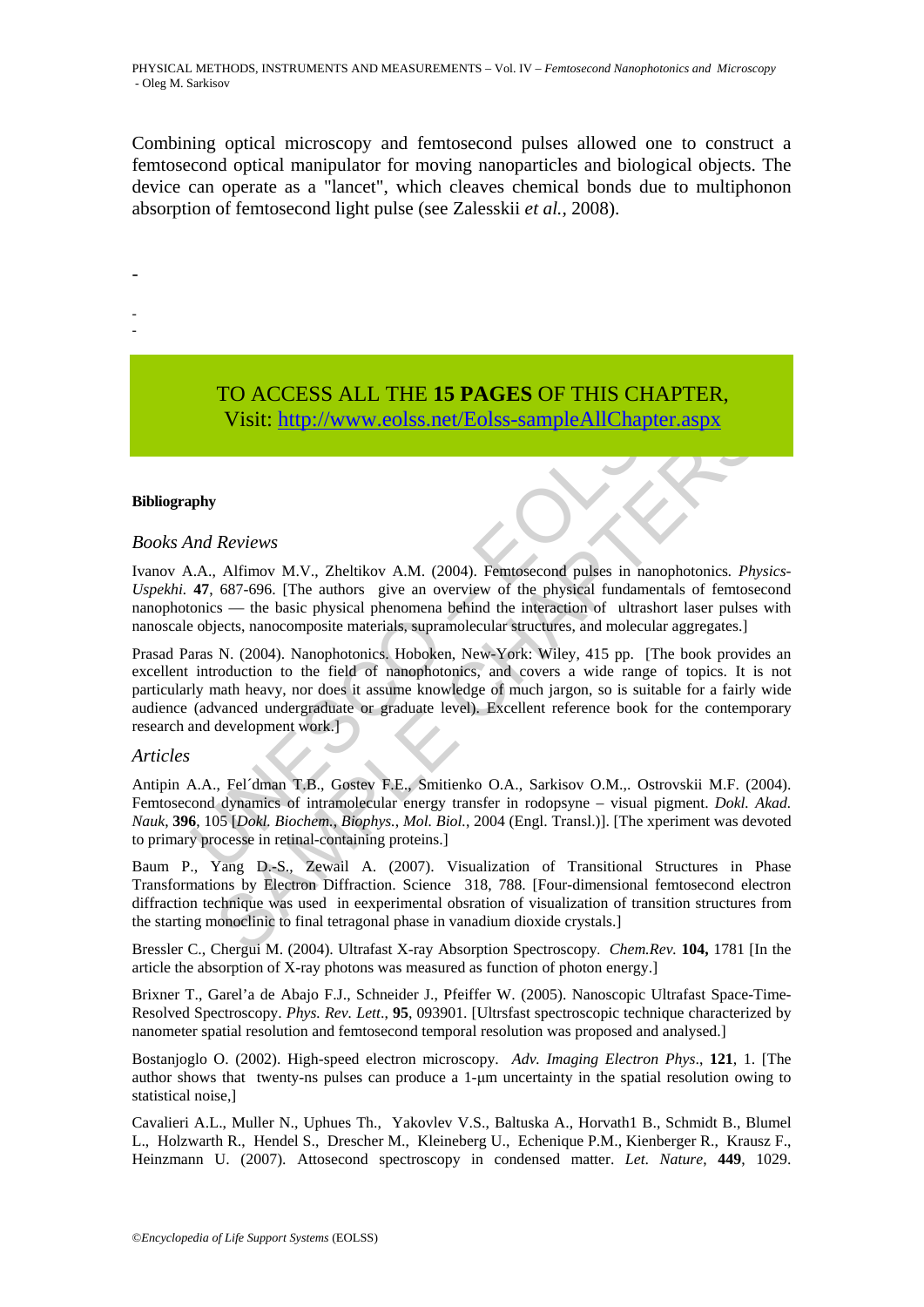[Discussion of possibilities of use of free electron lasers for studies of the morphology of biomolecules.]

Domer H., Bostanjoglo O. (2003). High-speed transmission electron microscope. *Rev. Sci. Instrum*.**74,**  4369. [Use of amplified femtosecond pulses for generation of 20-ns electron pulses.]

van Dijk M.A., Lippitz M., Orrit M. (2005). Far-Field Optical Microscopy of Single Metal Nanoparticles. *Acc. Chem. Res*., **38,** 594. [The authors point out that measurements of vibrational beats in individual particles make it possible to determine the dephasing time of vibrational motion.]

Dudovich N., Oron D. and Silberg Y. (2002). Single-pulse coherently controlled nonlinear Raman spectroscopy and microscopy. *Nature*, **418**, 512-514. [Employing coherent anti-Stokes Raman scattering to improve the selectivity, contrast, and sensitivity in femtosecond optical spectroscopy.]

Dufresne E.M., Adams B.W., Landahl E.C. (2007). A study of laser-generated strain fields with X-ray microdiffraction. *Nucl. Instr. Meth. Phys. Res*. A, **582**, 205. [Observation of X-ray diffraction from GaAs semiconductor.]

Ewbank J.D., Schafer L., Ischenko A.A. (2000). Strutural and vibrational kinetics of photoexcitation processes using time resolved electron diffraction. *J*. *Mol. Struct*.,.**524**, 1. [Authors developed theoretical concepts of processing experimental data with pulsed electron beams.]

Gaweida W., Johnson M., de Groot F.M.F., Abela R., Bressler C., Chergui M.. (2006). Electronic and Molecular Structure of Photoexcited  $[Ru^{II}(bpy)_3]^{2+}$  Probed by Picosecond X-ray Absorption Spectroscopy. *J. Am. Chem. Soc*., **128**, 5001. [Experiment on liquid samples with picosecond temporal resolution.]

Gostev F.E., Petruchin A.N., Titov A.A., Nadtochenko V.A., Sarkisov O.M., Metelitsa A.V., Minkin A.V. (2004). Intramolecular processes in excited state of compounds of salicilindenanylyne types. *Khim*. *Fiz*.[Chem. Phys.] **23**, No.11, 3-14 (in Russian). [Study of the trapping and recombination dynamics of photoexcited charge carriers in iron oxide nanocrystals.]

uctor.<sub>1</sub><br>
1.D., Schafer L., Ischenko A.A. (2000). Strutural and vibrational kineties to<br>
using time resolved electron diffraction. *J. Mol. Struct.*,**524**, 1. [Authors dev<br>
of processing experimental data with pulsed elec , Schare L., Istonenko A.A., (2000). Surlutari and vibrational Kingles of pnotecketing<br>
mg mine resolved electron diffraction. *J. Mol. Struct.*, **524**, 1, [Authors developed theor<br>
orocessing experimental data with pulse Gostev F.E., Nadtochenko V.A., Sarkisov O.M., Loim N.M., Abramova N.V., Chirvonyi V.S. (2004). Absorbtion spectra and relaxation dynamics of photoexcited meso-substituted ferrocenylporferrins H2Fc2P, H2Fc3P, H2Fc4P on femto-picosecond time scale. *Khim. Fiz.* **23 No.**12, 3 (2004, in Russian). [Study of trapping and recombination dynamics of photoexcited charge carriers in iron oxide nanocrystals.]

Gularian S.K., Dobretsov G.E., Sarkisov O.M., Gostev F.E., Svetlichnyi V.Yu. (2005). Lipofyle fluorescent zond 4-dimetylaminohalkon: factors which determine yield of fluorescence. *Biophysics*, **50**, 780-787. [Application of two-photon femtosecond microscopy in studies of biological objects.]

Hartland G. (2006) Coherent excitation of vibrational modes in metallic nanoparticles. Ann. *Rev. Phys. Chem*., **57**, 403. [Studies of noble metal nanoparticles (Ag and Au).]

Huang W.Y., Qian W., El Sayed M.A. (2005). The Optically Detected Coherent Lattice Oscillations in Silver and Gold Monolayer Periodic Nanoprism Arrays: The Effect of Interparticle Coupling.] *J. Phys. Chem*. B, **109**, 18881. [Study of small-amplitude laser-induced oscillations.]

King W.E., Cambrell G.H., Frank A., Reed B., Schmerge J.F., Swick B.J., Stuart B.C., Weber P.M.

(2005). Ultrafast electron microscopy in materials science, biology, and chemistry. *J. Appl. Phys*., **97**, 111101-1. [Description of the design of the ultrafast electron microscope.]

Lobastov V.A., Srinivasan R., Zewail A. (2005). Four-dimensional ultrafast electron microscopy. *Proc. Natl. Acad. Sci.* USA, **102,** 7069. [The authors showed that electrons are generated upon applying optical pulses and thermally induces generation of electron can be neglected.]

Miao J., Chapman H.N., Kirz J., Sayre D., K. O. Hodgson K.O. (2004). Taking X-ray diffraction to the limit: Macromolecular Structures from Femtosecond X-Ray Pulses and Diffraction Microscopy of Cells with Synchrotron Radiation. Ann. Rev. *Biophys. Biomol. Struct*., **33,** 157 . [The authors discuss the possibility of using X-ray pulses of various duration to solve the problem of radiation-induced damage.]

Nadtochenko V.A., Lobach A.S., Gostev F.E., Sarkisov O.M., Shcherbinin D.O., Kovalenko SA., Ernsting N.P. (2005). Femtosecond dynamics of excitations and electron-electron interactions in single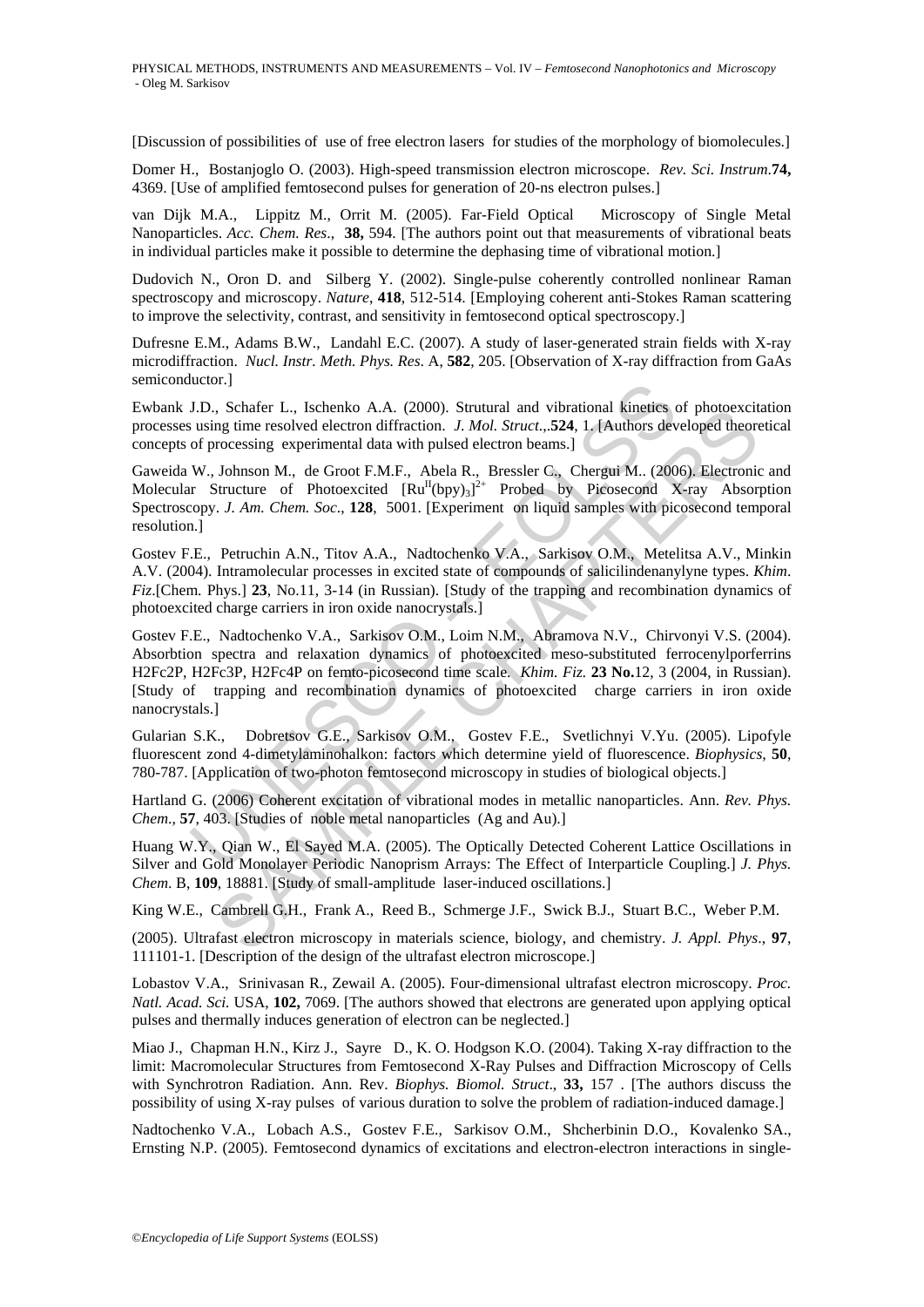wall carbon nanotubes. *Doklady Physics*, **50**, .12-17. [The authors discovered qualitatively new spectral and dynamic features of the bleaching and absorption spectra of single-wall carbon nanotubes.]

Ogivie J.P., Debarre D., Solinas X., Martin J.M., Beaurepaire E., Joffe M. (2006). Use of coherent control for selective two-photon fluorescence microscopy in live organisms. *Opt. Express*, **14**, 759. [It was shown that using selective two-photon excitation with sinusoidal phase modulation it is possible to distinguish endogenous fluorescence against the fluorescence of labels.]

Pashchenko V.Z., Gorokhov V.V., Korvatovskii B.N., Grishanova N.P., Sarkisov O.M., Renger G.,

Rubin A.B. (2004). Femtosecond dynamics of transition processes in reactive centres Rhodobacter sphaeroides. *Dokl. Akad Nauk,* **399,** No.1**,** 1- 4 (*Dokl. Biochem., Biophys., Mol. Biol.,* 2004 (Engl. Transl.). [The study was devoted to rearrangement of water-protein medium in the primary photosynthesis processes.]

Smitienko O.A., Shelaev I.V., Gostev F.E., Fel'dman T.B., Nadtochenko V.A., Sarkisov O.M.,

Ostrovskii M.A. (2008). Coherent processes in forming of initial products of photolysis of visual pigment rodopsyn. *Dokl. Akad. Nauk*. **421**, No.2, 277-281(*Dokl. Biochem., Biophys., Mol. Biol.,* 2008 (Engl. Transl.). [The study of visual pigment rhodopsin whose molecules is comprised of a protein fragment and a chromophore group.]

i M.A. (2008). Coherent processes in forming of initial products of photolysis<br>
Dokl. *Roal. Nauk.* 421, No.2, 277-281(*Dokl. Biochem., Biophys., Mol. Biol.*, 20<br>
Joy of visual pigment rhodopsin whose molecules is comprise *SK. Rata, Natur.* 441, No.2, 2/1-281(*LOME. Biochem, Biophys, Mol. Biol., 2008* (they issued pigment agroup).<br>
If sixtual pigment Rodops Fl. Sarkisov O.M., Nadtochenko V.A., Lozovik Yu.E. (2<br>
16. C., Antipin S.A., Gostev Sobennikov A.C., Antipin S.A., Gostev F.E., Sarkisov O.M., Nadtochenko V.A., Lozovik Yu.E. (2005). Femtosecond relaxation dynamics of photoinduced nanocrystalits TiO<sub>2</sub> in aqua suspensions. *Khim. Fiz.*, 24, No. 4,  $9 - 13$  (in Russian). [Study of the trapping and recombination dynamics of photoexcited charge carriers in titania oxides nanocrystals.]

Zalesski A.D., Buchanov V.A., Shushin A.I., Sarkisov O.M., Reshetov I.V., Derzhavin V.I. (2008). Optical laser tweezer by femtosecond pulses. *Tr. MFTI [Proc MIPT],* No*.*2 (in Russian). [The authors describe the device that can operate as a "lancet", which cleaves chemical bonds due to multiphonon absorption of femtosecond laser pulses.]

Zewail A.H. (2006). 4d ultrafast electron diffraction, crystallography, and microscopy. *Ann.Rev.Phys.Chem*., **57**, 65. [It was described reactions that initiated with femtosecond laser pulses and then electron pulses to probe the structural changes of a sample occurred.]

Zolotavin P.N., Permenova E.P., Sarkisov O.M., Nadtochenko V.A. (2008). Arrangement of "hot" points in mesopore films  $TiO<sub>2</sub>$  with photodeposition of nanoparticles for use in nonlinear optical spectroscopy of single molecules. *Ross. Nanotekhnologii [Russ. Nanotechnologies],* **3**,124 (in Russian). [Application of two-photon femtosecond microscopy in studies of nanoscale objects.]

Zubova N., Korolenko V., Astafyev A., Petrukhin A., Vinokurov L., Sarkisov O., Savitsky A. (2005). Brightness of yellow fluorescent protein from coral (zFP538) depends on aggregation. *Biochemistry*, **44** (10), 3982-3993. [A fluorescent femtosecond near-field microscopy of protein films.]

#### **Biographical Sketch**

**Oleg Mikhailovich Sarkisov** currently is the Professor of Chemistry and vice director at the Institute of Chemical Physics of the Russian Academy of Sciences and the Professor at the Faculty of Molecular and Biological Physics of Moscow Institute of Physics and Technology. He received his MS degree from Moscow Institute of Physics and Technology (1967) and his Ph.D. from the Institute of Chemical Physics of the Russian Academy of Sciences (1971). In 1981 he obtained the degree of Doctor of Physical and Mathematical Sciences, in 1984 he obtained the diploma of Full Professor. Since 1983 up to now, he is the head of the Laboratory of Laser Photochemistry and Spectroscopy. Since 1997 up to now, he is vice director of the Institute. The author of more than 200 publications. Oleg M. Sarkisov is the Member of Scientific Council on "Chemical Kinetics and Structure" of the Russian Academy of Sciences; Chairman of chemical dynamics section of Scientific Council on " Chemical dynamics" of Russian Academy of Sciences; the Member of Russian Committee of International Geosphere-Biosphere Programme. He is the supervisor of more than 30 post-graduate students and post- doctoral fellows. O.M.Sarkisov is the coauthor of two monographs and more than 150 scientific articles. His main scientific interests are kinetics and dynamics of elementary reactions, intramolecular and intermolecular energy transfer processes, laser spectroscopy, photochemistry, and atmospheric chemistry.